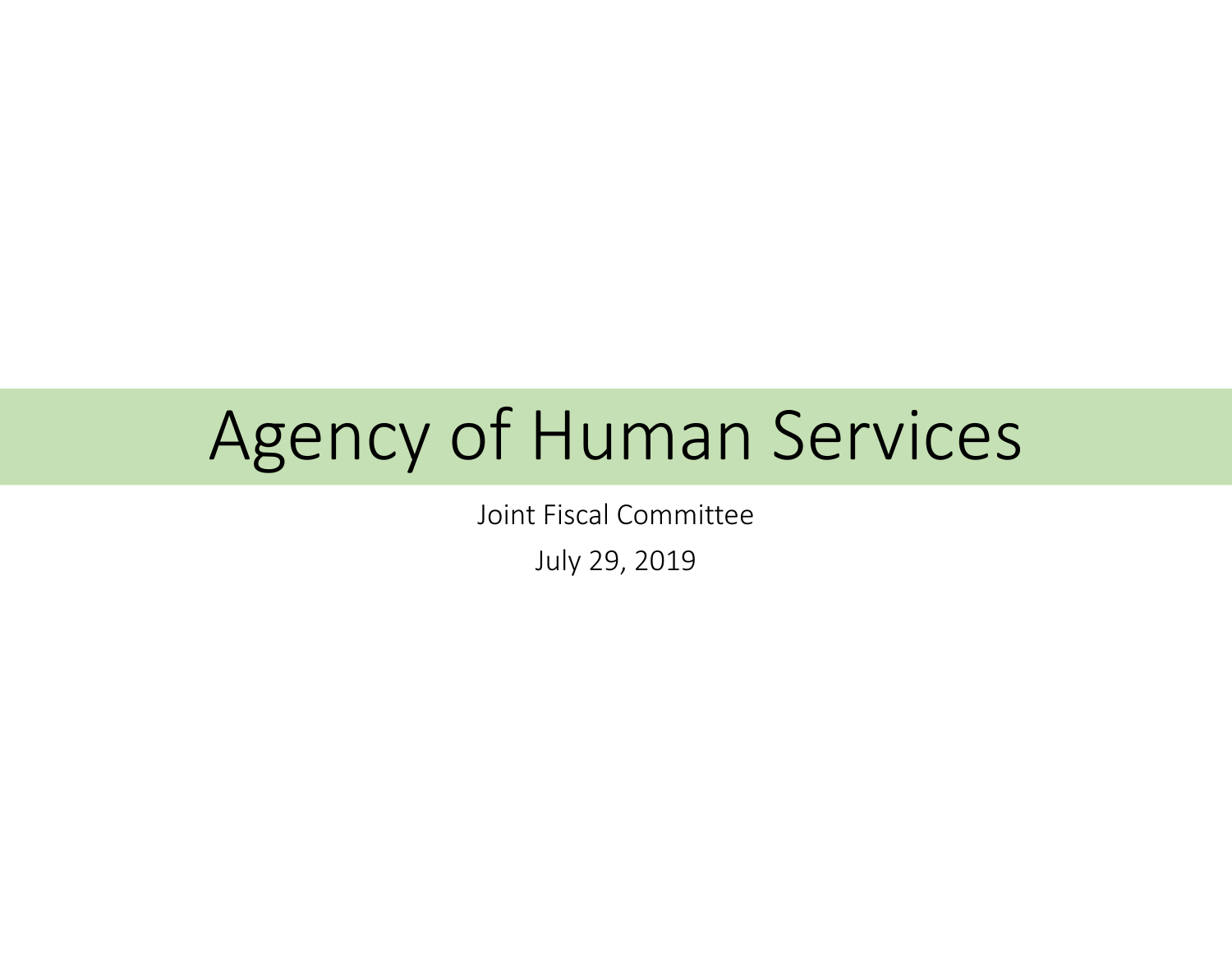## FY 2019 AHS Closeout – Spending Ended Relatively On Target (\$'s in millions)

| Department                                 | <b>Total</b><br>Expended | General<br>Fund<br><b>Balance</b> | <b>General Fund</b><br><b>Obligations</b><br>Act 11, Act 72<br>[per]<br>(C.1000) | <b>General Fund</b><br><b>Obligations</b><br><b>FY19 Liabilities</b> | <b>General Fund</b><br>Carryforward<br>FY20 Pay Act | <b>General Fund</b><br>Carryforward<br><b>FY20 BAA Needs</b> | Federal<br>Surplus/<br><deficit></deficit> | Net Federal &<br>GF Surplus/<br><deficit></deficit> |
|--------------------------------------------|--------------------------|-----------------------------------|----------------------------------------------------------------------------------|----------------------------------------------------------------------|-----------------------------------------------------|--------------------------------------------------------------|--------------------------------------------|-----------------------------------------------------|
| <b>AHS</b><br>Secretary's<br><b>Office</b> | \$1,632.3                | \$8.5                             | $-57.0$                                                                          | $-5.9$                                                               | $-5.1$                                              | $-5.6$                                                       | $\vert$ \$.2                               | $\dot{\mathsf{S}}$ .2                               |
| <b>DVHA</b>                                | \$1,164.4                | $\frac{2}{5}$ .7                  | $-5.5$                                                                           | $\boldsymbol{\xi}$ .0                                                | \$.0                                                | $-5.2$                                                       | $-5.8$                                     | $-5.8$                                              |
| <b>VDH</b>                                 | \$148.5                  | \$2.9                             | $-52.9$                                                                          | $\boldsymbol{\xi}$ .0                                                | \$.0                                                | $\boldsymbol{\xi}$ .0                                        | \$.0                                       | \$.0                                                |
| <b>DMH</b>                                 | \$256.3                  | $\vert$ \$.4                      | $-5.4$                                                                           | $\boldsymbol{\xi}$ .0                                                | \$.0                                                | \$.0                                                         | \$.4                                       | $\frac{2}{3}$ .4                                    |
| <b>DCF</b>                                 | \$451.9                  | \$8.8                             | $-57.0$                                                                          | $-51.8$                                                              | \$.0                                                | $\boldsymbol{\xi}$ .0                                        | $-52.4$                                    | $-52.4$                                             |
| <b>DAIL</b>                                | \$281.2                  | \$1.3                             | $-5.8$                                                                           | $-5.1$                                                               | $-5.5$                                              | $\boldsymbol{\xi}$ .0                                        | $\vert$ \$.2                               | \$.2                                                |
| DOC                                        | \$163.4                  | \$1.1                             | \$.0                                                                             | $-51.1$                                                              | \$.0                                                | $\boldsymbol{\xi}$ .0                                        | \$.0                                       | \$.0                                                |
| <b>TOTAL AHS</b>                           | \$4,098.1                | \$23.8                            | $-$18.5$                                                                         | $-53.9$                                                              | $-5.5$                                              | $-5.9$                                                       | $-52.4$                                    | $-52.4$                                             |

Underspent GF budget by 0.82% of appropriation excluding one-time approps (over FY19 As Passed BAA) \*Federal funds based on estimated amounts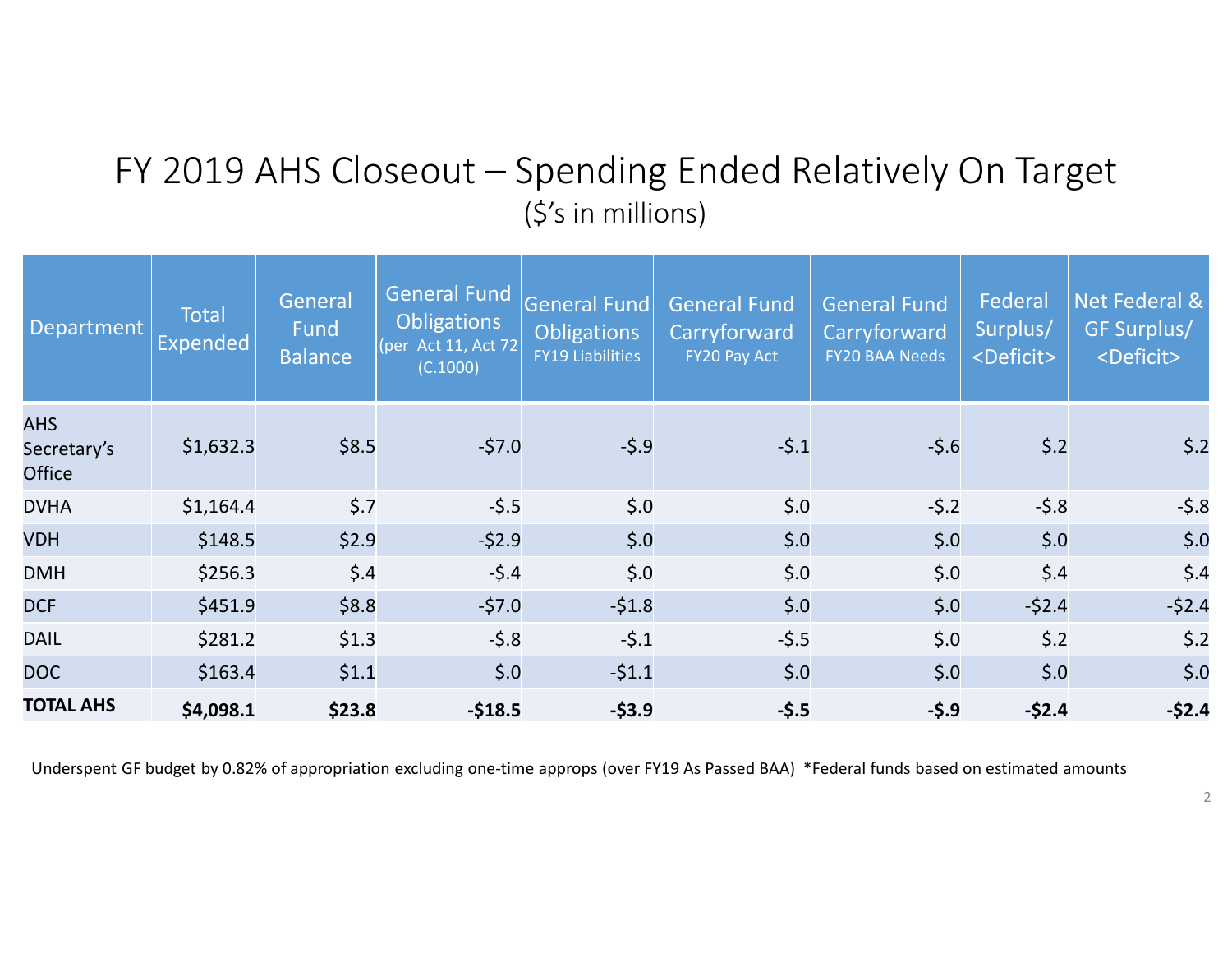## FY 2019 AHS Closeout Issues

Department for Children and Families

- The Family Services Division within DCF finished FY 2019 with a \$2.3M deficit
	- This was due largely to substitute care and staffing related to an increased caseload of children in custody
- The General Assistance program finished FY 2019 with a \$2.7M deficit
	- Due to an increased demand in emergency housing
- AHS was able to partially cover these overages by underspending in the Child Development Division (CDD) of \$2.1M (net of required carryforward of \$2.2M)
- Balance came from AHS Non-Budgeted Revenue (NBR) account



**AGENCY OF HUMAN SERVICES**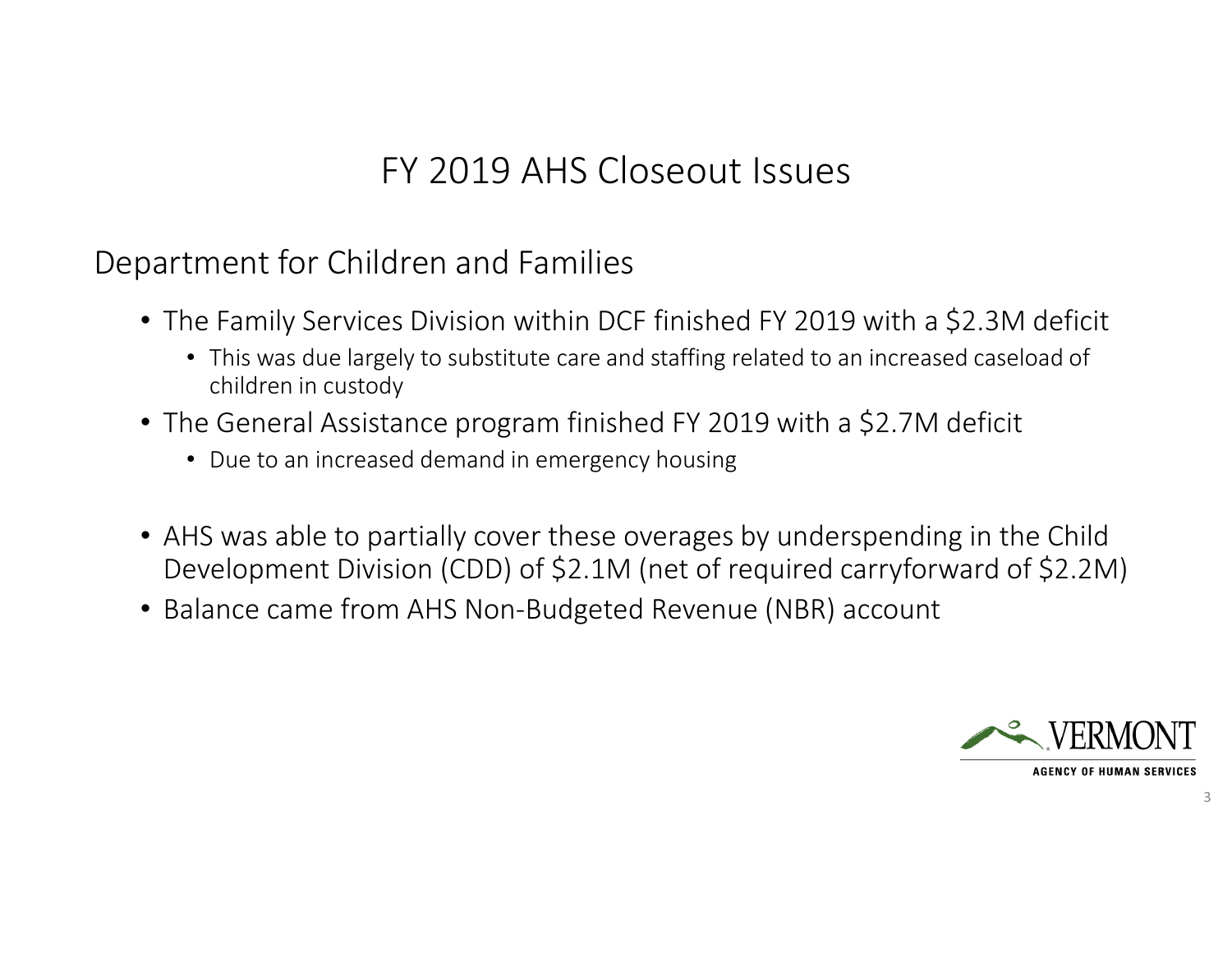## AHS Actual Expenditures –(All Funds – Non-Duplicated by GC)

Total All Funds (\$ Millions)



**Source**: VISION Appropriation Status thru 998 period. Data from FY03 and FY04 is pre-AHS reorg.